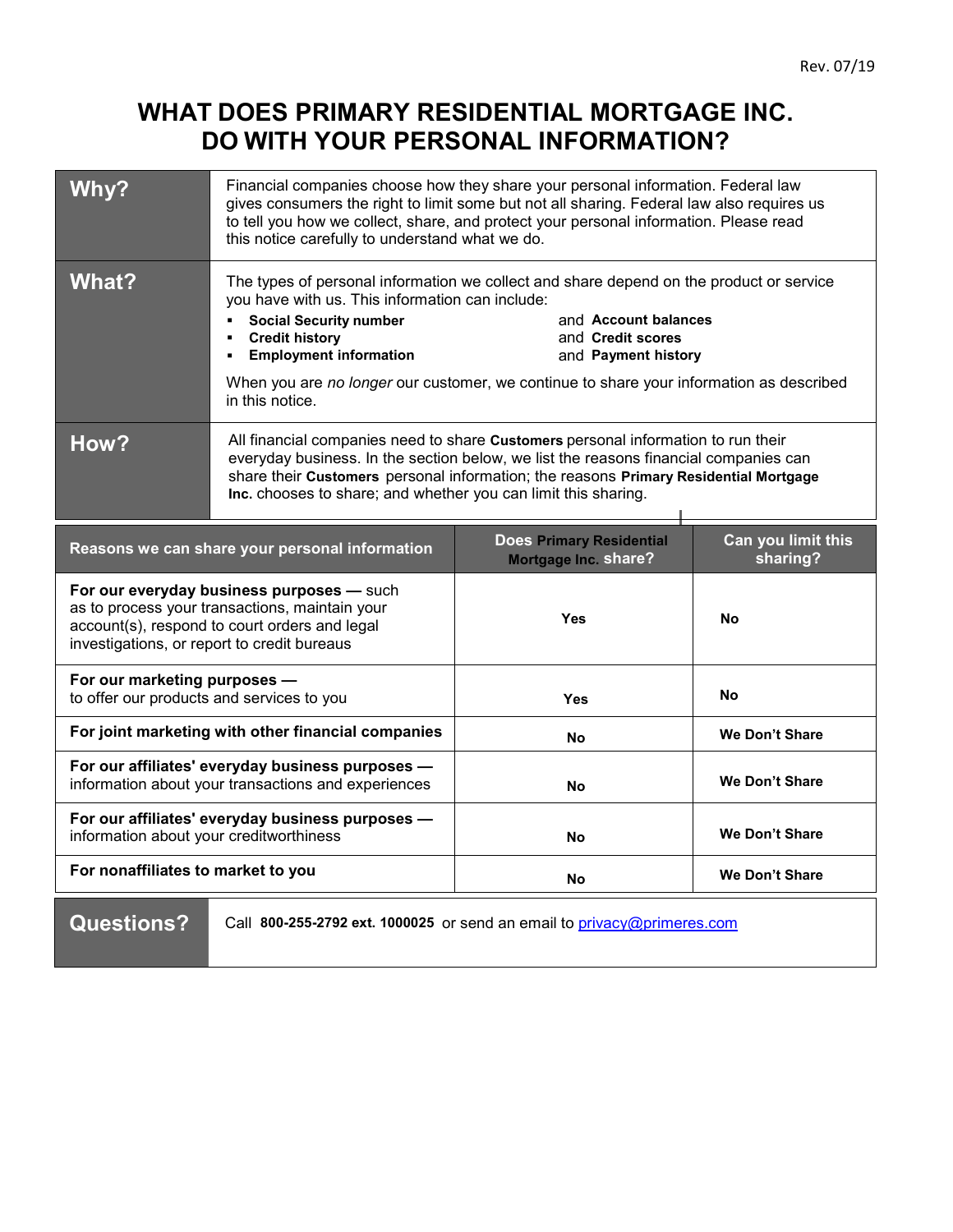| Page 2                                                                            |                                                                                                                                                                                                                                                                                                                                                                                                                 |  |  |
|-----------------------------------------------------------------------------------|-----------------------------------------------------------------------------------------------------------------------------------------------------------------------------------------------------------------------------------------------------------------------------------------------------------------------------------------------------------------------------------------------------------------|--|--|
| Who we are                                                                        |                                                                                                                                                                                                                                                                                                                                                                                                                 |  |  |
| Who is providing this notice?                                                     | Primary Residential Mortgage Inc.                                                                                                                                                                                                                                                                                                                                                                               |  |  |
| What we do                                                                        |                                                                                                                                                                                                                                                                                                                                                                                                                 |  |  |
| How does Primary Residential<br>Mortgage Inc. protect my personal<br>information? | To protect your personal information from unauthorized<br>access and use, we use security measures that comply with<br>federal law. These measures include computer safeguards<br>and secured files and buildings.                                                                                                                                                                                              |  |  |
| How does Primary Residential Mortgage Inc.<br>collect my personal information?    | We collect your personal information, for example, when you<br>Apply for a loan<br>٠<br>or<br>Give us your contact information<br>or<br>Give us your employment history<br>٠<br>or<br>Give us your income information<br>٠<br>or<br>Show your driver's license<br>٠<br>We also collect your personal information from others, such as<br>credit bureaus, affiliates, or other companies.                        |  |  |
| Why can't I limit all sharing?                                                    | Federal law gives you the right to limit only<br>sharing for affiliates' everyday business purposes -<br>information about your creditworthiness<br>affiliates from using your information to market to you<br>٠<br>sharing for nonaffiliates to market to you<br>٠<br>State laws and individual companies may give you additional<br>rights to limit sharing.<br>*Please see Other Important Information below |  |  |
| <b>Definitions</b>                                                                |                                                                                                                                                                                                                                                                                                                                                                                                                 |  |  |
| <b>Affiliates</b>                                                                 | Companies related by common ownership or control. They<br>can be financial and nonfinancial companies.<br>Primary Residential Mortgage Inc. does not share non-public<br>information (NPI) with affiliates.                                                                                                                                                                                                     |  |  |
| <b>Nonaffiliates</b>                                                              | Companies not related by common ownership or control. They<br>can be financial and nonfinancial companies.<br>Primary Residential Mortgage Inc. does not share with nonaffiliates<br>٠<br>so they can market to you.                                                                                                                                                                                            |  |  |
| Joint marketing                                                                   | A formal agreement between nonaffiliated financial companies<br>that together market financial products or services to you.<br>Primary Residential Mortgage Inc. does not jointly market.<br>٠                                                                                                                                                                                                                  |  |  |

**Page 2**